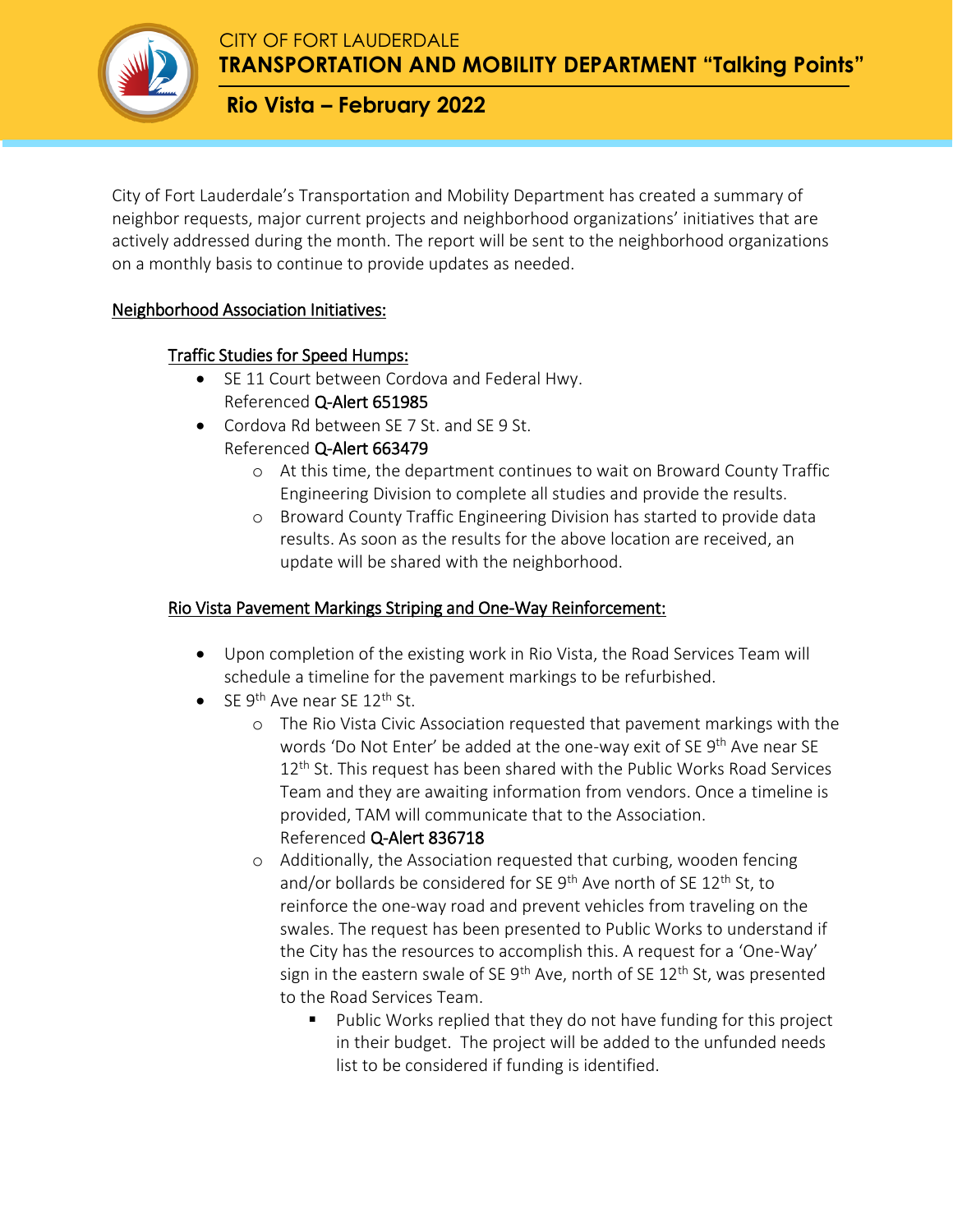

**TRANSPORTATION AND MOBILITY DEPARTMENT "Talking Points"**

## **Rio Vista – February 2022**

#### Sidewalk Connections:

- Sidewalk ramp connections throughout the Rio Vista community will be implemented pending future funding availability. The sidewalk ramp connections will allow pedestrian and bicyclist access between sidewalks on different sides of neighborhood blocks.
	- **Transportation and Mobility is reviewing the request for a pedestrian** crossing at Davie and SE 9 Ave and will add to a list for future consideration, as funding becomes available.

#### Transportation Q-Alerts:

*Transportation Q-Alerts are requests that pertain specifically to the safety and enhancement for traffic related issues. The City's Q-Alert process allows neighbors to enter a request for consideration for new traffic calming, repairs and/or replacements for existing City property that may have created a safety hazard, or to initiate a preventative measure.*

#### Pending Q-Alerts:

- The department received a request to change the traffic signal arrow to a blinking arrow, to allow more frequent turning movements at S Federal Hwy and SE 9 St.
	- o A request was created and presented to Transportation Manager to review and ask Broward County for their consideration. Referenced Q-Alert 887393
- Transportation and Mobility recently received a request to have a the down sign replaced at SE 9 Ave and SE 11 Ct.
	- o A request was created and presented to Road Services Team to conduct a site visit and assist further. Referenced Q-Alert 895071

### Completed Q-Alert Request:

- SE 11th Court and Cordova Road 3- Way Stop
	- o Results from Broward County Traffic Engineering Division's traffic study and crash analysis show that an all-way stop control is not warranted. Transportation and Mobility continues to look for ways to address the transportation safety concerns at the Cordova Road and SE 11<sup>th</sup> Court/SE  $12^{\text{th}}$  St area.

Referenced Q-Alert 669826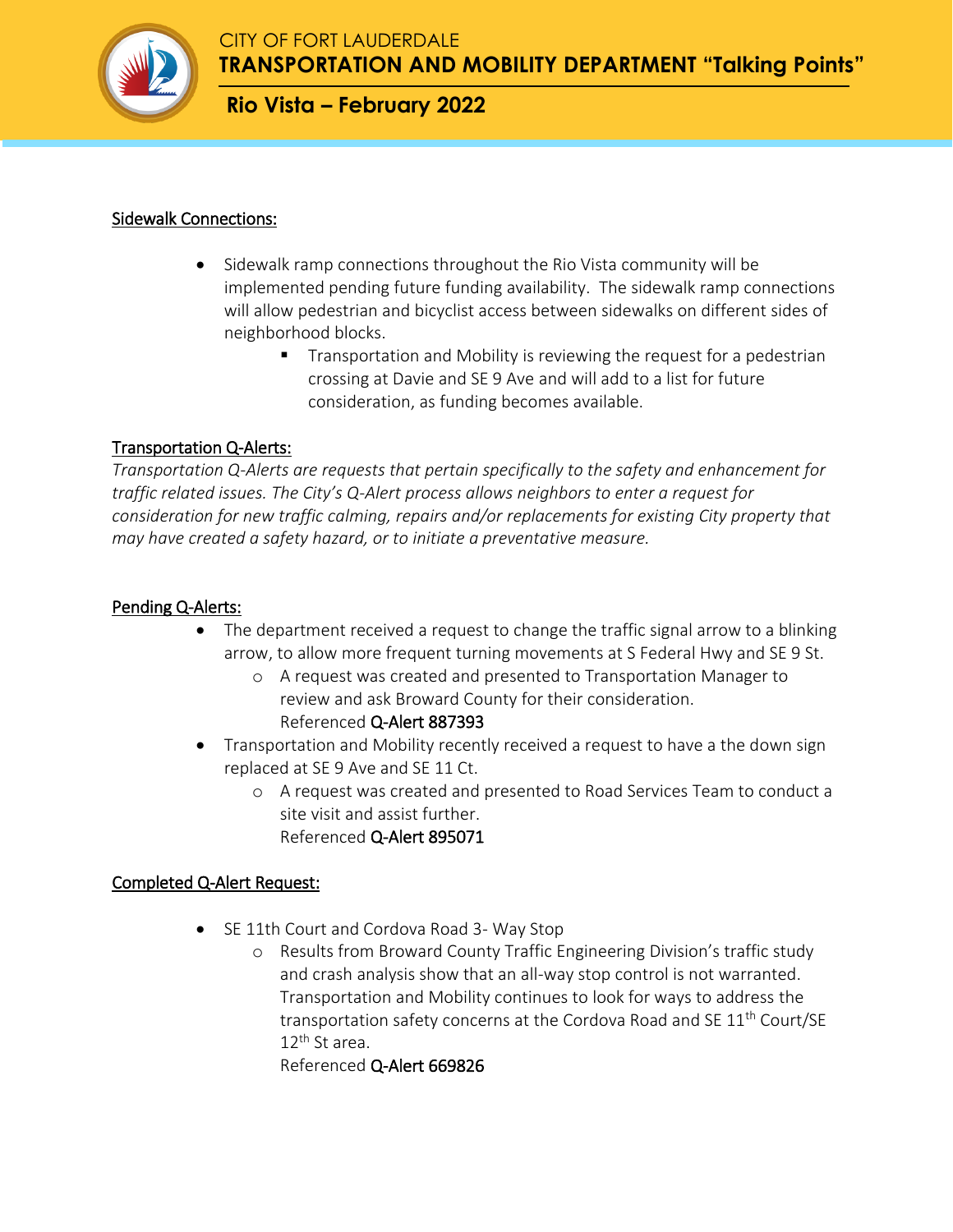

**TRANSPORTATION AND MOBILITY DEPARTMENT "Talking Points"**

# **Rio Vista – February 2022**

#### Neighborhood Construction Impacts:

*Below is a list of current projects in your neighborhood that may cause impacts to the transportation network. These impacts refer to any level of work that is in the City's right-of-way that may impact access to a road or sidewalk. For questions regarding projects in your neighborhood, please contact the listed project manager for the corresponding project.* 

#### Neighborhood Vicinity Map



#### Project: FPL Hardening Project

Project Type: Private Contractor Closures

Vicinity: Intermittent partial single lane closure with shoulder work SB on Cordova Road. Flagmen will be onsite to maintain two way flow of traffic and assist pedestrians around work areas. Intermittent partial lane closures on SE 9 St between N Rio Vista Blvd and Cordova Rd. Pedestrians will be detoured to SE 11 St as an alternate. Flagmen will be present to maintain two-way traffic and detour pedestrians where crosswalks are not present. Dates of Project: 8/23/2021 – 4/25/2022

Emergency Contact: Richard Acosta 305.345.2246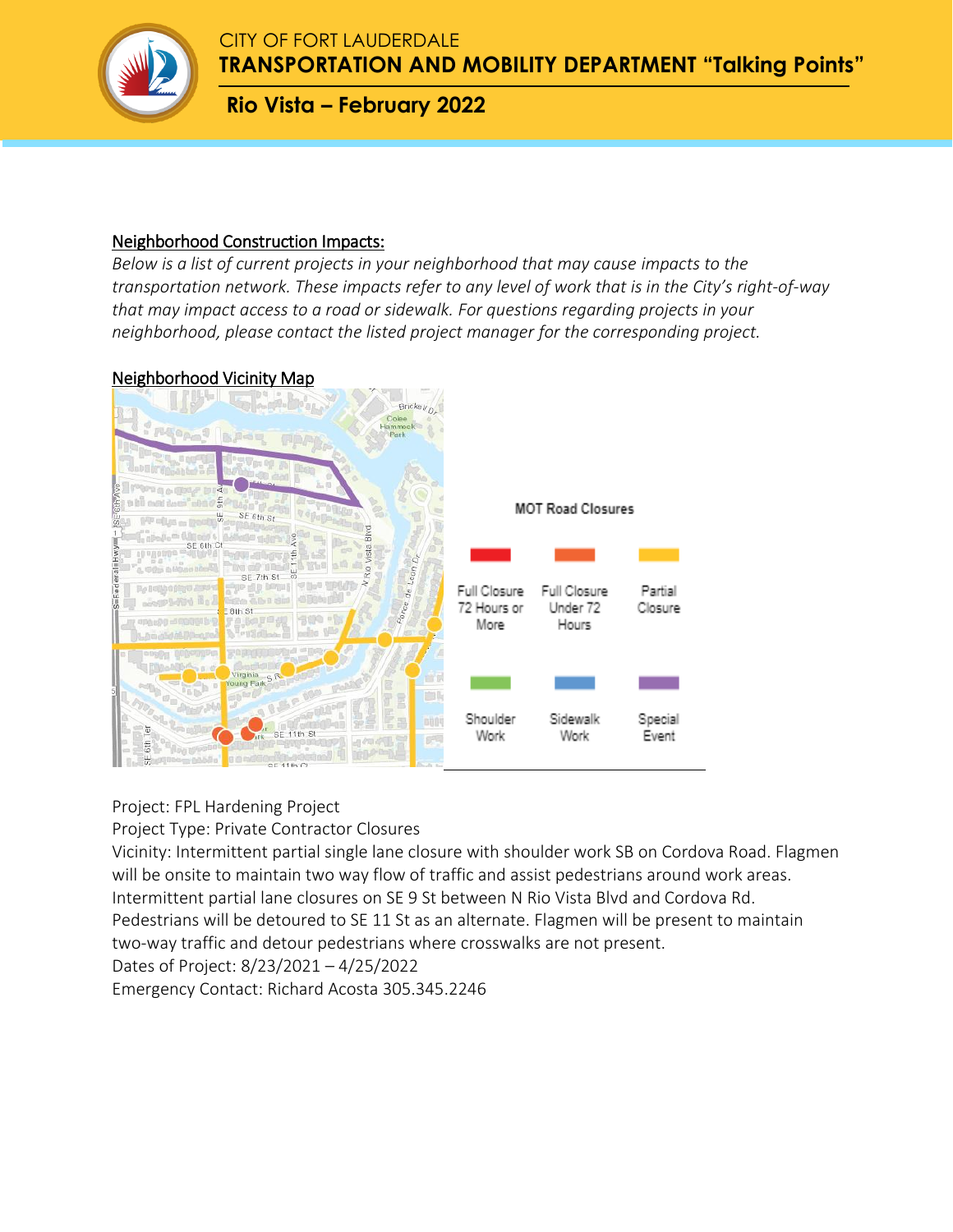

**TRANSPORTATION AND MOBILITY DEPARTMENT "Talking Points"**

# **Rio Vista – February 2022**

Project: Mastec OBO FPL – Replace/Install Utility Poles Project Type: Private Contractor Closures Vicinity: Intermittent partial lane closures on SE 10 St between S Rio Vista Blvd and SE 9 Ave. Flagmen will be present to maintain two-way traffic. Pedestrians will be detoured to S Rio Vista Blvd at SE 9 Ave. Dates of Project: 8/16/2021 – 5/4/2022 Emergency Contact: Richard Acosta 305.345.2246

Project: Mastec OBO FPL – Replace/Install Utility Poles Project Type: Private Contractor Closures Vicinity: Intermittent partial lane closures on S Rio Vista Blvd between SE 9 St and SE 8 St. Flagmen will be present to maintain two-way traffic. Dates of Project: 8/16/2021 – 5/4/2022 Emergency Contact: Richard Acosta 305.345.2246

Project: Mastec OBO FPL – Replace/Install Utility Poles Project Type: Private Contractor Closures Vicinity: Intermittent partial and sidewalk closures on SE 12 St between S Federal Hwy and SE 10 Ave. Flagmen will be present to maintain two-way traffic and assist pedestrians around the work site.

Dates of Project: 12/20/2021 – 5/4/2022 Emergency Contact: Richard Acosta 305.345.2246

Project: Installation of new storm water pipe Project Type: City Project Vicinity: Ponce de Leon Dr eatbound and SE 11 St will be closed to thru traffic at Hector Park. Vehicles will be detoured to SE 11 Ct. Dates of Project: 3/10/22 - 3/28/22 Emergency Contact: Ariel Sosa 305- 600- 6277

Project: Installation of new storm water pipe Project Type: City Project Vicinity: Ponce de Leon Dr eatbound and SE 11 St will be closed to thru traffic at Hector Park. Vehicles will be detoured to SE 11 Ct. Westbound Ponce de Leon Dr will be closed at SE 11 St/Hector Park. Vehicles will be detoured eastbound on Ponce de Leon Dr to SE 11 Ct. Dates of Project: 3/10/22 - 3/28/22 Emergency Contact: Ariel Sosa 305- 600- 6277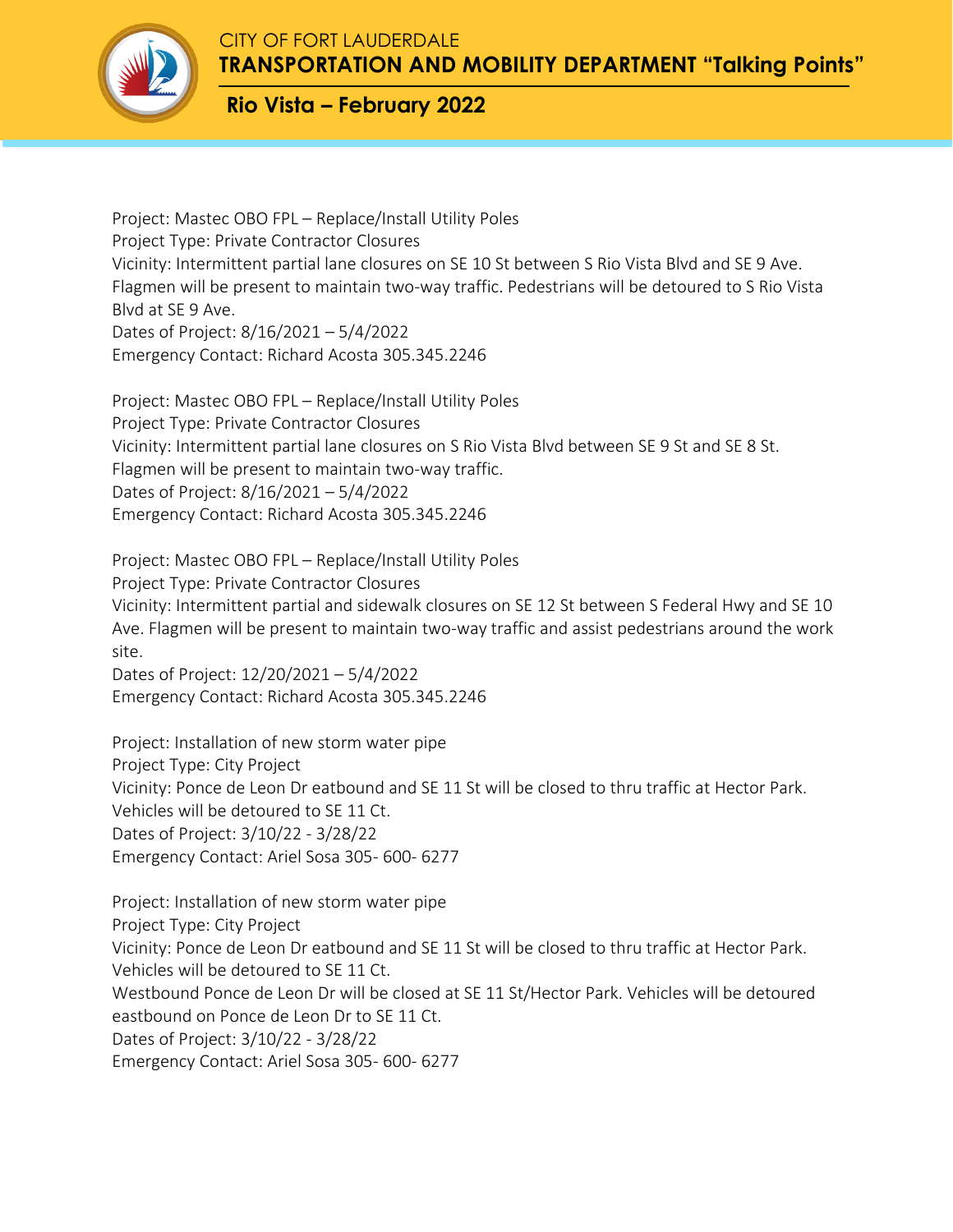

**TRANSPORTATION AND MOBILITY DEPARTMENT "Talking Points"**

# **Rio Vista – February 2022**

Project: Installation of new 15" storm water pipe Project Type: City Project Vicinity: Ponce de Leon Dr will be closed at SE 9 Ave westbound. Vehicles will be detoured to SE 11 Ct as an alternative. Dates of Project: 3/9/22 - 3/29/22 Emergency Contact: Ariel Sosa 305- 600- 6277 Fracisco Rios 954-828-5807

Project: Installation of new manhole and storm drain pipe Project Type: City Project Vicinity: SE 9 Ave will be closed at Ponce de Leon Dr, eastbound. Vehicles heading south will be detoured to SE 6 Ter, and north to SE 12 Way. Dates of Project: 3/10/22 - 3/18/22 Emergency Contact: Ariel Sosa 305- 600- 6277 Fracisco Rios 954-828-5807

Project: MMRK Team for Cures 5K Walk/Run Project Type: Special Events Vicinity: 32 E Las Olas Blvd Closure is listed for one day: 3/20/22 - Intermittent full road closures throughout the race route. Please use Andrews Ave Bridge as an alternative route for north and southbound access. Emergency Contact: Kat Thomas 505- 908- 1576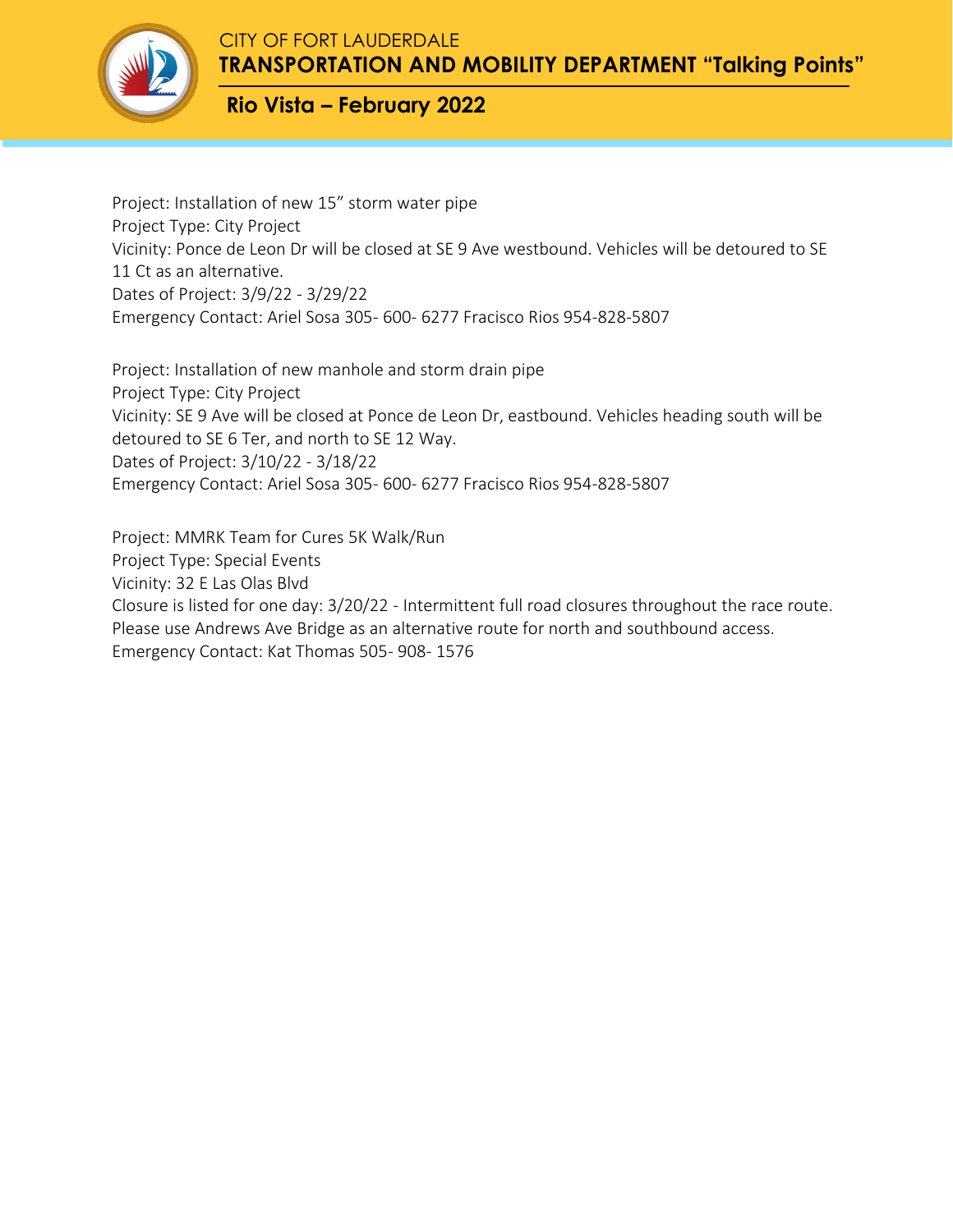

**TRANSPORTATION AND MOBILITY DEPARTMENT "Talking Points"**

# **Rio Vista – February 2022**

# Major Projects:

### Cordova Road and SE 15<sup>th</sup> Street

 $\circ$  The design drawings for the Cordova Road and SE 15<sup>th</sup> St intersection, which include a raised intersection with accessible ramps, crosswalks and a missing sidewalk connection, have been completed. Transportation & Mobility staff met with with the Harbordale and Lauderdale Harbours Associations to review the final design drawings and the Associations are in support of the drawings. As soon as an estimated project schedule is developed, more information will be shared with the Rio Vista Civic Association.

### Rio Vista: Community Investment Plan (CIP) for SE 6th Ave. from SE 5th St. to Rio Vista Blvd.

o The project will improve safety for all users along SE 6th Avenue around the Henry Kinney Tunnel. It will include a raised crosswalk just north of SE 6th Street, a speed hump just north of SE 5th Street, and a raised intersection at SE 6th Avenue and Rio Vista Boulevard. The objectives of this project are to improve pedestrian, bicyclist and vehicular safety. Fiscal Year 2025 funding

### Rio Vista: Community Investment Plan (CIP) for Cordova Road & SE 12<sup>th</sup> St

 A request to improve the traffic safety and pedestrian crossings at Cordova Road & SE  $12<sup>th</sup>$  St was requested during this year's budget build process for FY26. It was not ranked for funding. The project remains on the unfunded project needs list when funding opportunities become available.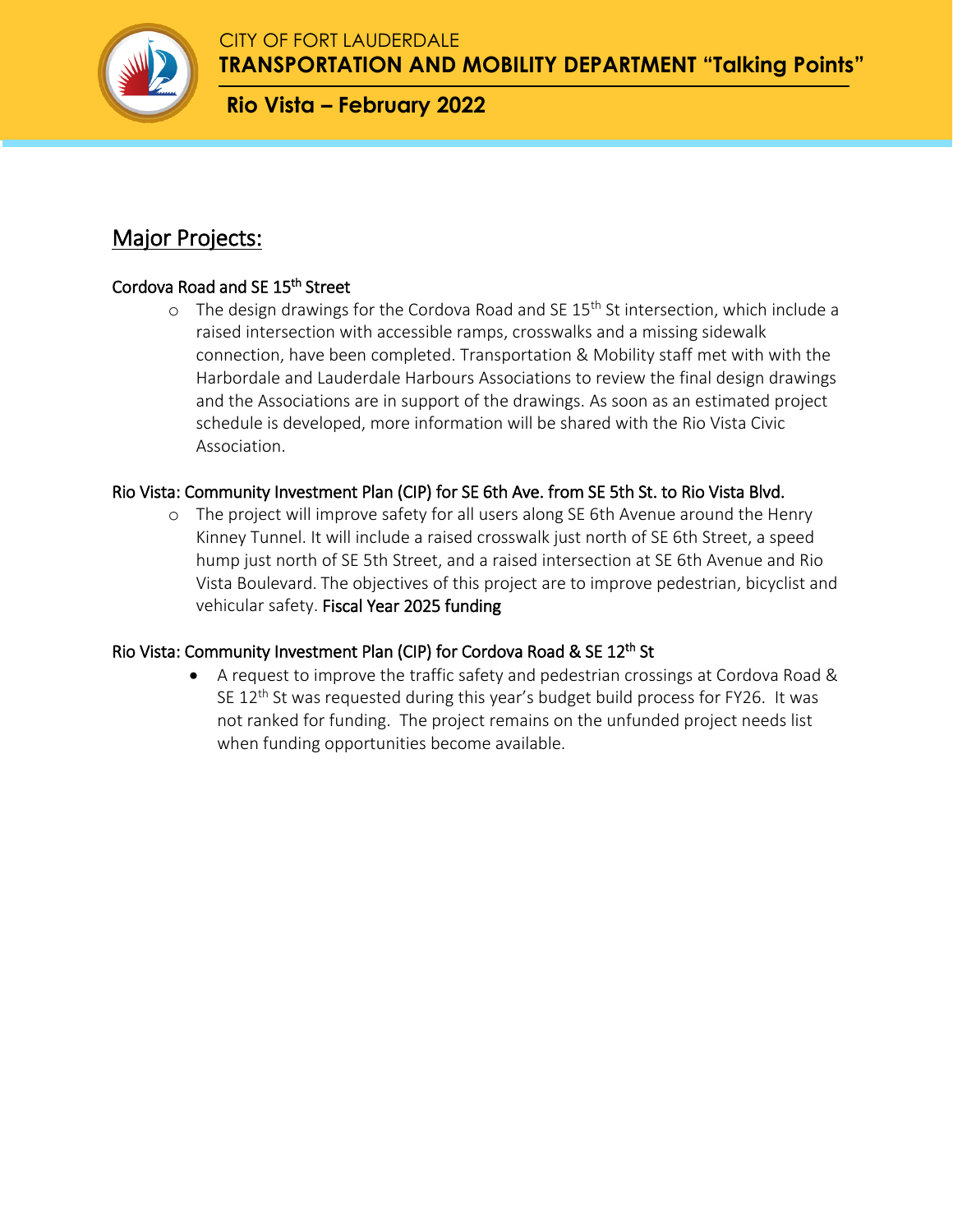

**TRANSPORTATION AND MOBILITY DEPARTMENT "Talking Points"**

# **Rio Vista – February 2022**

#### GENERAL INFORMATION:

For additional information, including the submission of a new request, or status of an existing request, feel free to visit the listed resources below. Please note you can also call in to present a request. City staff will respond to the call, create a request based on the need and route to the corresponding department for immediate action.

#### Henry E. Kinney Tunnel Improvements and Pedestrian Plaza

- o Construction of the Henry E. Kinney Tunnel and Pedestrian Plaza began on September 7, 2021 and is estimated to be completed in late 2023. This FDOT-led project will include rehabilitations to the structural, mechanical, electrical, architectural and life-safety components of the Tunnel, as well as the extension of the tunnel to accommodate a pedestrian plaza which will include new fountains, seating facilities, redesigned brick pavers and landscaping. Traffic will be shifted during construction both within the Tunnel and on Las Olas Blvd. Expect travel delays.
	- The N Rio Vista Blvd loop, just north of SE  $6<sup>th</sup>$  Avenue, was closed in late January for electrical duct bank operations. SE  $6<sup>th</sup>$  Avenue, just south of N. Rio Vista Boulevard.
	- In association with this activity, the inside lane of SE  $6<sup>th</sup>$  Avenue from SE  $6<sup>th</sup>$ Street to N Rio Vista Boulevard will be partially closed in segments daily as needed, beginning Monday, February 7<sup>th</sup> for conduit operations. To ensure motorists and crew safety, on-street parking may be impacted throughout this operation.
- Andrews Avenue Bridge Broward County will be making repairs to the Andrews Avenue bridge including pressure washing, concrete spall repairs, concrete painting, pavement resurfacing and metal deck welding. Work began on October 18, 2021 and is expected to be completed this spring. There will be some single lane closures during off-peak hours, but one lane will remain open in each direction.
- Broward Commuter Rail -FDOT kicked off a Project Development & Environment Study (PD&E) Study on future commuter rail service along the Florida East Coast (FEC) Railway from Aventura in Miami-Dade County to Deerfield Beach in Broward County. The study will look at both station locations and possible changes to the FEC bridge over the New River in downtown Fort Lauderdale. For more information, please visit the project website here: [www.browardcommuterrailstudy.com](http://www.browardcommuterrailstudy.com/)